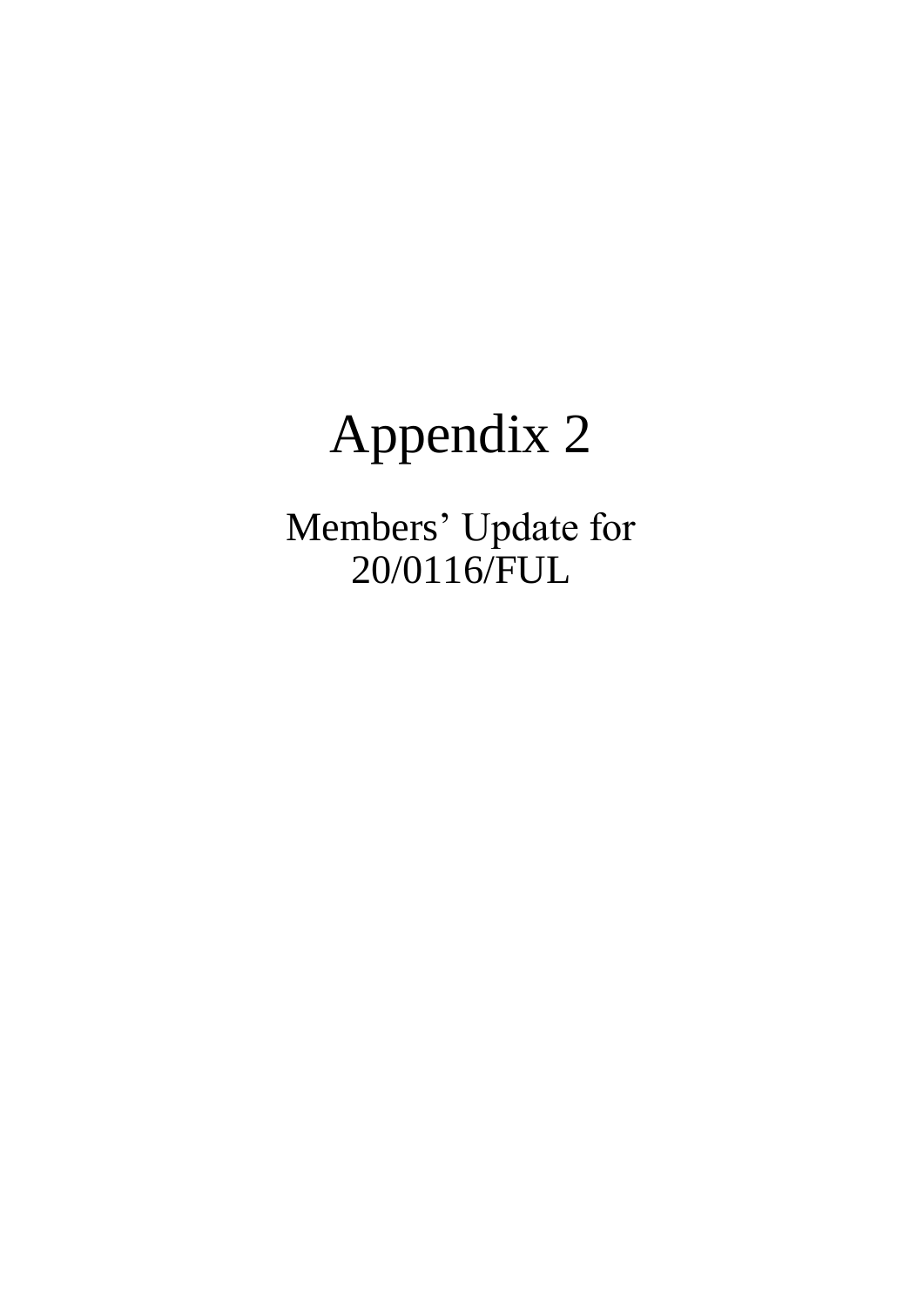#### **CIRCULATED BEFORE THE MEETING**



#### **REPORT of DIRECTOR OF SERVICE DELIVERY**

**to SOUTH EAST AREA PLANNING COMMITTEE 17 FEBRUARY 2021** 

## **MEMBERS' UPDATE**

### **AGENDA ITEM NO. 6**

| <b>Application Number</b>                                       | 20/01166/FUL                                                                                                                                                                                                                                                                                                                                                                                                                                                                                                                                                                                                                                                                                                      |
|-----------------------------------------------------------------|-------------------------------------------------------------------------------------------------------------------------------------------------------------------------------------------------------------------------------------------------------------------------------------------------------------------------------------------------------------------------------------------------------------------------------------------------------------------------------------------------------------------------------------------------------------------------------------------------------------------------------------------------------------------------------------------------------------------|
| <b>Location</b>                                                 | Land South Of Charwood and East of Orchard House, Stoney<br>Hills, Burnham-On-Crouch                                                                                                                                                                                                                                                                                                                                                                                                                                                                                                                                                                                                                              |
| <b>Proposal</b>                                                 | Construct cul-de-sac road with turning head and vehicular and<br>pedestrian access off Stoney Hills, erect one detached bungalow<br>and garage, lay out parking spaces and garden                                                                                                                                                                                                                                                                                                                                                                                                                                                                                                                                 |
| <b>Applicant</b>                                                | Mr Burrows - Virium Technology Limited                                                                                                                                                                                                                                                                                                                                                                                                                                                                                                                                                                                                                                                                            |
| <b>Agent</b>                                                    | Mr Stewart Rowe - The Planning And Design Bureau Ltd                                                                                                                                                                                                                                                                                                                                                                                                                                                                                                                                                                                                                                                              |
| <b>Target Decision Date</b>                                     | 22.02.2021                                                                                                                                                                                                                                                                                                                                                                                                                                                                                                                                                                                                                                                                                                        |
| <b>Case Officer</b>                                             | Louise Staplehurst                                                                                                                                                                                                                                                                                                                                                                                                                                                                                                                                                                                                                                                                                                |
| <b>Parish</b>                                                   | <b>BURNHAM NORTH</b>                                                                                                                                                                                                                                                                                                                                                                                                                                                                                                                                                                                                                                                                                              |
| <b>Reason for Referral to the</b><br><b>Committee / Council</b> | Departure from the Local Plan 2017 Member call in by<br>Councillor Vanessa J Bell Reason: The proposed dwelling, as a<br>result of its style, design and bulk, would result in a contrived and<br>dominant development which would cause significant and undue<br>harm to the character and the surrounding area. The proposal is<br>contrary to policies S1, S2, D1 and H4 of the LDP. MDC has it's<br>5-year plus land supply. Overlooking loss of privacy to immediate<br>property. This is an overdevelopment of the site having 53 houses<br>already being approved on Stoney Hills, outside the NDP & LDP<br>allocations. It is outside the development boundary. No difference<br>to previous application. |

8.5 Representations received objecting to the application

1 letter of objection has been received which was omitted from the report. A further objection has been received from an initial objector.

| <b>Objection Comment (summarised)</b> | <b>Officer Response</b>                     |
|---------------------------------------|---------------------------------------------|
| Overdevelopment of the area           | Comments noted. See section 5.3             |
| Wildlife loss                         | The plot infills the wider site, which has  |
|                                       | been cleared for development. It is not     |
|                                       | considered that the development of the site |